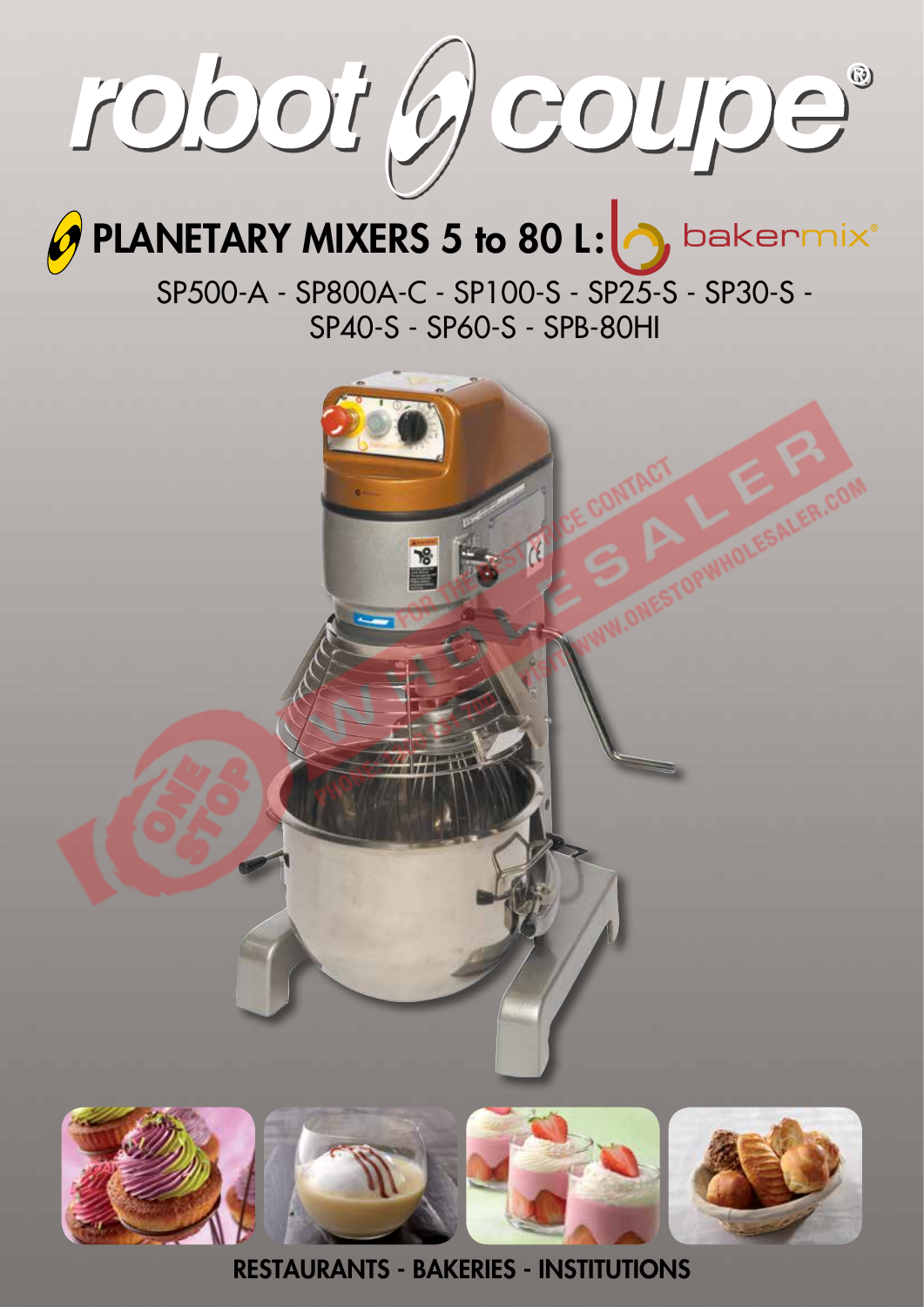

## **Mix with the best!**

Accessories to allow you to knead dough, mix ingredients and whip eggs and cream.

#### Accessories chart

|                                   | <b>Bowl</b>      | <b>Whisk</b>     | <b>Reinforced</b><br><b>Whisk</b> | <b>Hook</b>      | <b>Paddle</b>    | <b>Bowl and tools</b>           | <b>Bowl trolley</b>       |
|-----------------------------------|------------------|------------------|-----------------------------------|------------------|------------------|---------------------------------|---------------------------|
|                                   |                  |                  |                                   |                  |                  |                                 |                           |
| <b>SP500-A</b><br>5 LITRE         | 5A04             | 5A01             | x                                 | 5A03             | 5A02             | $\boldsymbol{\mathsf{x}}$       | $\boldsymbol{\mathsf{x}}$ |
| <b>SP800A-C</b><br>8 LITRE        | SP800A-30        | SP800A-27        | $\mathsf{x}$                      | SP800A-26        | SP800A-25        | $\pmb{\mathsf{x}}$              | $\boldsymbol{\mathsf{x}}$ |
| <b>SP100-S</b><br><b>10 LITRE</b> | SP100-019        | SP100-018        | 100018-A                          | SP100-16         | SP100-017        | $\boldsymbol{\mathsf{x}}$       | $\mathbf{x}$              |
| <b>SP25-S</b><br>25 LITRE         | SP25-32          | SP25-31          | 22031-A                           | SP25-29          | SP25-30          | <b>10L</b><br><b>ACC10/SP25</b> | $\mathbf{x}$              |
| <b>SP30-S</b><br><b>30 LITRE</b>  | SP30-32          | SP30-31          | 30031-A                           | SP30-29          | SP30-30          | $\pmb{\times}$                  | ACC/TR-30                 |
| <b>SP40-S</b><br><b>40 LITRE</b>  | SP40-32          | SP40-31          | 40031-A                           | SP40-29          | SP40-30          | $\overline{\mathsf{x}}$         | ACC/TR-40                 |
| <b>SP60-S</b><br>60 LITRE         | SP60-32          | SP60-31          | 60031-A                           | SP60-29          | SP60-30          | <b>ACC30/SP60</b>               | ACC/TR-60                 |
| SPB-80HI<br>80 LITRE              | <b>SPB80-A28</b> | <b>SPB80-A25</b> | A-8025-A                          | <b>SPB80-A27</b> | <b>SPB80-A26</b> | ACC40/SPB80                     | ACC/TR-80                 |

**AO** 

#### Capacities Chart

| <b>Ingredients</b>                                      | <b>Speed</b> | <b>SP500-A</b>   | <b>SP800A-C</b>   | <b>SP100-S</b>    | <b>SP25-S</b>    | <b>SP30-S</b>     | <b>SP40-S</b> | <b>SP60-S</b> | SPB-80HI  |
|---------------------------------------------------------|--------------|------------------|-------------------|-------------------|------------------|-------------------|---------------|---------------|-----------|
| 10 <sub>0</sub><br><b>Kitchen Single Batches</b><br>131 |              |                  |                   |                   |                  |                   |               |               |           |
| <b>Hot Cake Batter</b>                                  |              | 2L               | 2.8L              | 4.7 <sub>l</sub>  | 9.5L             | 11.6L             | 15.2L         | 22.8L         | 28.4L     |
| Whipped Cream                                           |              | 2.5L             | 3.5L              | 5L                | 12L              | 15L               | <b>20L</b>    | 30L           | 40L       |
| <b>Mashed Potatoes</b>                                  |              | 2.5Kg            | 4Kg               | 5Kg               | 12Kg             | 15Kg              | 20Kg          | 30Kg          | 40Kg      |
| Egg White                                               |              | 2L               | 2.8L              | 3.5L              | 8L               | 9L                | 12L           | 19L           | 28L       |
| Meringue                                                |              | 1.8L             | 2.7L              | 3.5L              | 7.5L             | 8.5L              | 11L           | 17L           | 25L       |
| <b>Bakery Single Batches</b>                            |              |                  |                   |                   |                  |                   |               |               |           |
| <b>Raised Donut Dough</b>                               | 1st & 2nd    | 1.5Kg            | 2.5K <sub>g</sub> | 3Kg               | 8Kg              | 10Kg              | 14Kg          | 24Kg          | 34Kg      |
| Heavy Bread Dough                                       | 1st only     | 1.2Kg            | 2.2Kg             | 2.8 <sub>g</sub>  | 7Kg              | 9Kg               | 13Kg          | 18Kg          | 25Kg      |
| <b>Bread and Roll Dough</b>                             | 1st only     | 1.4Kg            | 2.5Kg             | 3.5 <sub>kg</sub> | 9Kg              | 11Kg              | 15Kg          | 23Kg          | 32Kg      |
| Pizza Dough, Thin                                       | 1st only     | 1.5Kg            | 2.5Kg             | 3Kg               | 9Kg              | 10Kg              | 14Kg          | 22.6Kg        | 34Kg      |
| Pizza Dough, Medium                                     | 1st only     | 1.4Kg            | $2.6$ Kg          | 3.2 <sub>g</sub>  | 8.5Kg            | 11Kg              | 15Kg          | 23Kg          | 32Kg      |
| Pizza Dough, Thick                                      | 1st only     | $1.2$ Kg         | 2.3K <sub>g</sub> | 2.8 <sub>g</sub>  | 8Kg              | 9Kg               | 12Kg          | 18Kg          | 25Kg      |
| <b>Fondant Icing</b>                                    |              | 1Kg              | $1.4$ Kg          | 2.7 <sub>kg</sub> | 6.8Kg            | 8.5Kg             | $11.4$ Kg     | 13.6Kg        | $27.2$ Kg |
| Cake                                                    |              | 1.8 <sub>g</sub> | $2.7$ Kg          | 4.8Kg             | 11.4Kg           | 13.6Kg            | 18Kg          | 27.2Kg        | 40.8Kg    |
| Pie Dough                                               |              | $1.4$ Kg         | 1.8 <sub>g</sub>  | 4.55Kg            | 10 <sub>Kg</sub> | 12.3 <sub>g</sub> | 15.9Kg        | 22.7Kg        | 31.7Kg    |
| Pasta, Basic Egg Noodle                                 |              | 1.5Kg            | 2.5Kg             | 3Kg               | 9Kg              | 10Kg              | 14Kg          | 23Kg          | 32Kg      |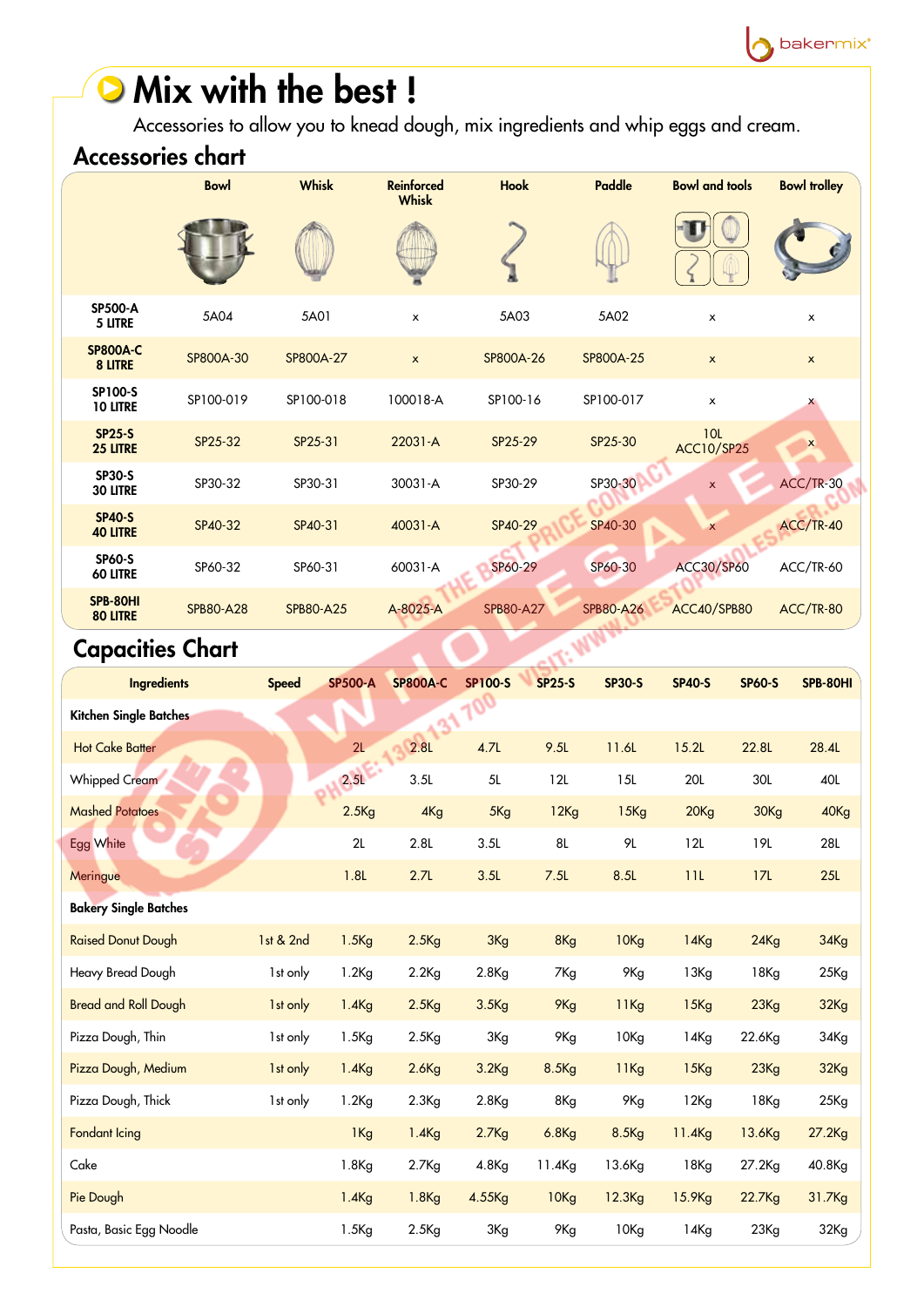## **O** The multi-function planetary mixer

The wide range of mixers are durable, reliable, fast, powerful and safe. With Robot-Coupe, it's easy to find the model you need from 5 to 80L capacity.

#### PERFORMANCE **COMFORT**

Multi speed planetary mixers with powerful motors.

#### **PRODUCTIVITY**

5 to 80 L stainless steel bowls.

#### **PRECISION**

Front mounted controls with timer\* or manual operation.

#### **ERGONOMICS**

Removable safety guard. Easy to take off for cleaning and maintenance without tools.

Optional bowl trolley for larger models.

 $\bigwedge$  bakermix<sup>®</sup>

**ROBUST** 

Unique transmission design\*

#### **SAFETY**

R.COM

Emergency stop button\*

\*Excludes SP500-A